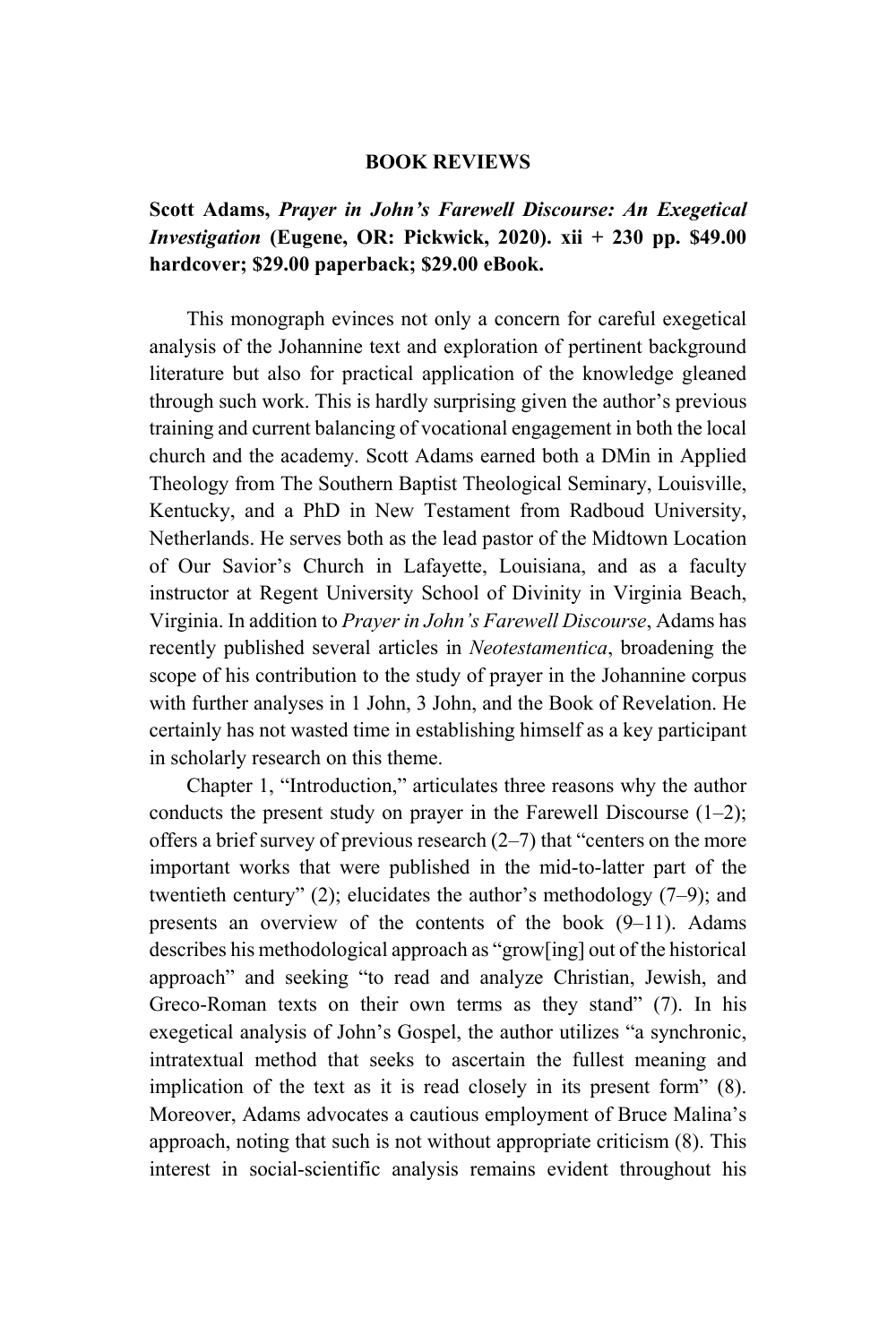exegesis of the Johannine text as Adams not only interacts with the work of Malina but also with that of scholars such as Jerome H. Neyrey and Tricia Gates Brown. Neyrey's influence appears, for example, in interpreting John 14:2 as "heavenly relationships that occur on the earth because of Jesus's preparatory work on the believer's behalf. This work takes place in a manner similar to a patron-client relationship where relational exchange occurs between parties of unequal status. And the vital link between these two parties is the broker," a role fulfilled by Jesus (76–77, quote from 76). Another notable example occurs in the explication of the Paraclete in light of Brown's work: the Father is the patron, Jesus is the broker, the Spirit-Paraclete serves as a subordinate broker and mediator, and the disciples are the clients (101–4). Also noteworthy, and a bit surprising in the degree of its repetitiousness, Adams recurrently points the reader to Neyrey's definition of prayer (cf. 13–14, 26, 43, 49, 59–60, 70, 85, 95, 105, 119, 135, 137, 139, 178, 187, 192, 198, 206).

Three chapters explore pertinent cultural-historical background material. Chapter 2, "Jewish Prayer," aims at elucidating what can be known about Jewish views and practices associated with prayer, including evaluation of postures of prayer, the relevance of sacrifices and the Temple, prayer in the synagogue, the importance of the Shema and the Tefillah, and prayer at Qumran. Chapter 3, "Greco-Roman Prayer," briefly summarizes the Greco-Roman emphasis on precision in invoking the correct deity with the correct words, then discusses magical prayer. Chapter 4, "Prayer in the Synoptics and Acts," explores the non-Johannine narrative sections of the New Testament "to create a general profile of prayer from which the Fourth Gospel (as narrative material) may be compared and contrasted" (53). A limitation of these chapters is the author's practice of relying on the secondary literature in forming his conclusions rather than conducting his own rigorous exegetical analysis to achieve these interpretive results (see 7, where the author himself thus describes his approach as reliant on secondary sources).

Transitioning to the Johannine material, Adams devotes three chapters to the Farewell Discourse (chap. 5, "A House of Prayer: Analysis of John 14"; chap. 6, "Prayer that Produces: Analysis of John 15"; chap. 7, "Plain and Persistent Prayer: Analysis of John 16"), followed by a chapter on Jesus's prayers (chap. 8, "The Prayers of Jesus: Analysis of John 6:11; 11:41b–42; 12:27–28; 17; 19:28, 30"). While